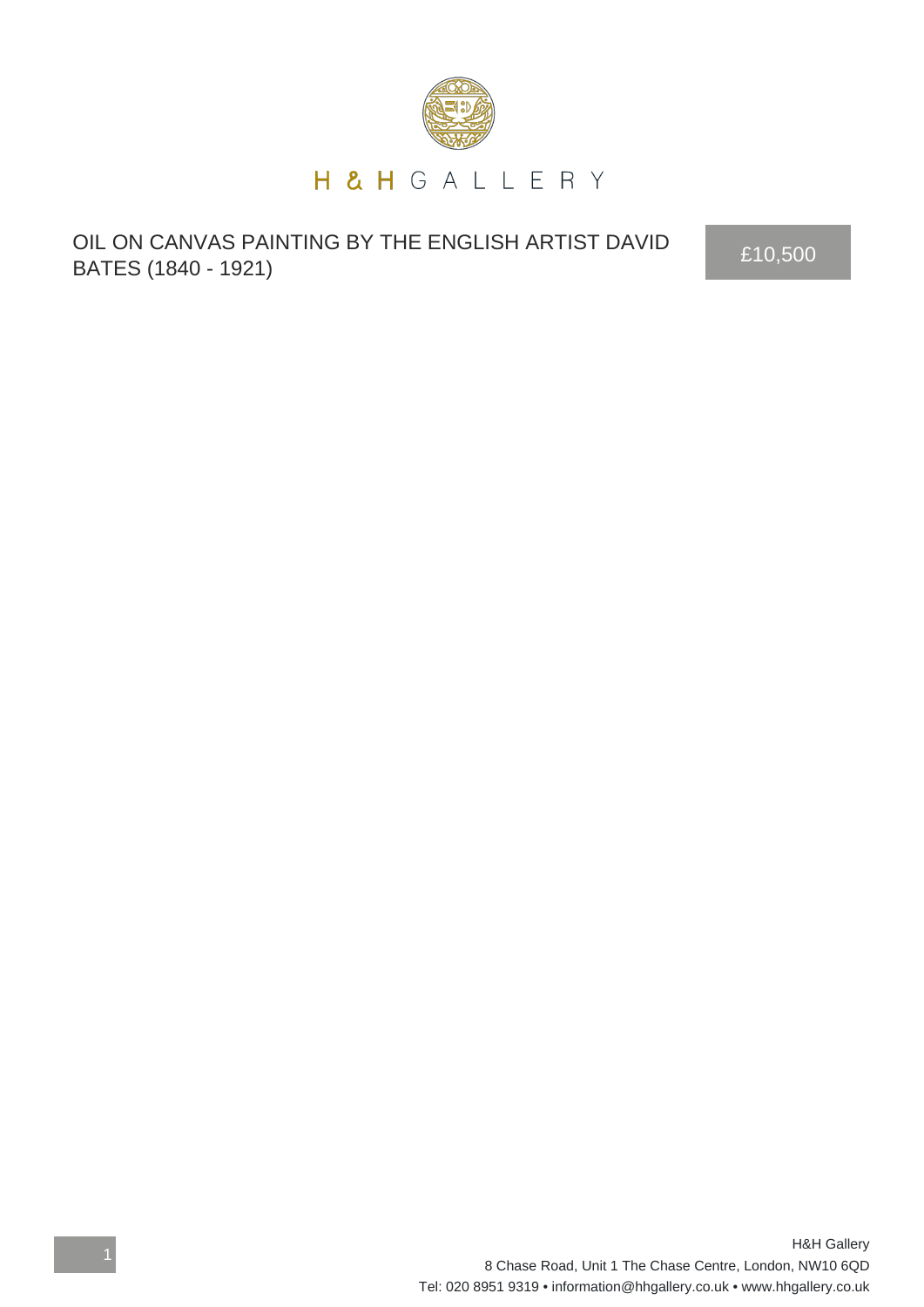

REF: 1200 Height: 71.5 cm (28.1")